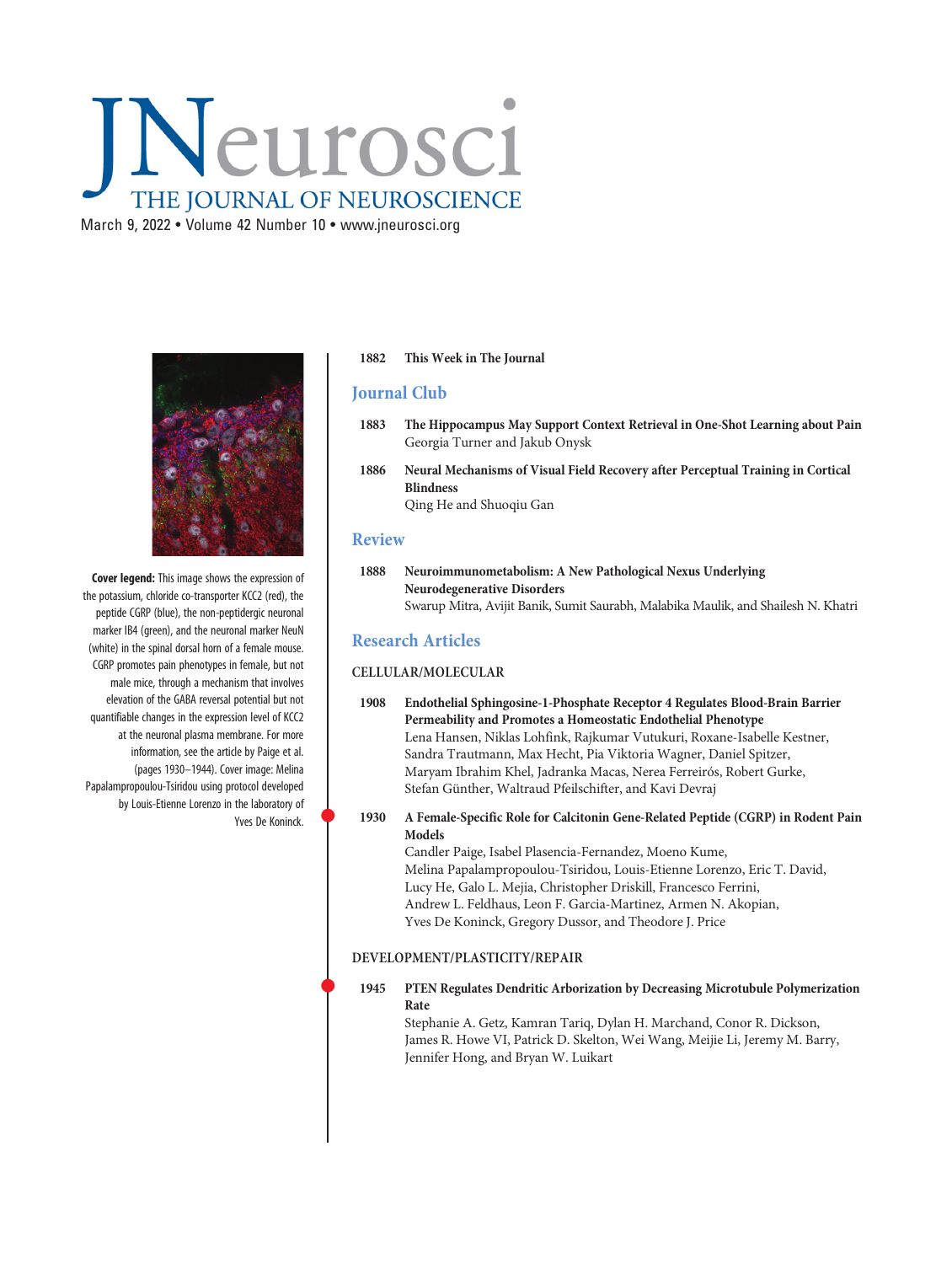# SYSTEMS/CIRCUITS

| Excitatory and Inhibitory Neurons of the Spinal Cord Superficial Dorsal Horn<br>Diverge in Their Somatosensory Responses and Plasticity in Vivo<br>Steve J. Sullivan and Andrei D. Sdrulla                                                                                                                            |
|-----------------------------------------------------------------------------------------------------------------------------------------------------------------------------------------------------------------------------------------------------------------------------------------------------------------------|
| Performance-Dependent Consolidation of Learned Vocal Changes in Adult<br>Songbirds<br>Ryosuke O. Tachibana, Dahyun Lee, Kazuki Kai, and Satoshi Kojima                                                                                                                                                                |
| Median Raphe Nonserotonergic Neurons Modulate Hippocampal Theta<br><b>Oscillations</b><br>Wenqiang Huang, Satoshi Ikemoto, and Dong V. Wang                                                                                                                                                                           |
| Brief Stimuli Cast a Persistent Long-Term Trace in Visual Cortex<br>Matthias Fritsche, Samuel G. Solomon, and Floris P. de Lange                                                                                                                                                                                      |
| <b>BEHAVIORAL/COGNITIVE</b>                                                                                                                                                                                                                                                                                           |
| A Conditioned Place Preference for Heroin Is Signaled by Increased Dopamine and<br>Direct Pathway Activity and Decreased Indirect Pathway Activity in the Nucleus<br><b>Accumbens</b><br>Timothy J. O'Neal, Mollie X. Bernstein, Derek J. MacDougall, and<br>Susan M. Ferguson                                        |
| Selective Interruption of Auditory Interhemispheric Cross Talk Impairs<br>Discrimination Learning of Frequency-Modulated Tone Direction But Not Gap<br><b>Detection and Discrimination</b><br>Katja Saldeitis, Marcus Jeschke, Annika Michalek, Julia U. Henschke,<br>Wolfram Wetzel, Frank W. Ohl, and Eike Budinger |
| Opposing Roles of the Dorsolateral and Dorsomedial Striatum in the Acquisition of<br><b>Skilled Action Sequencing in Rats</b><br>Karly M. Turner, Anna Svegborn, Mia Langguth, Colin McKenzie, and<br>Trevor W. Robbins                                                                                               |
| Frequency Shapes the Quality of Tactile Percepts Evoked through Electrical<br><b>Stimulation of the Nerves</b><br>Emily L. Graczyk, Breanne P. Christie, Qinpu He, Dustin J. Tyler, and<br>Sliman J. Bensmaia                                                                                                         |
| <b>NEUROBIOLOGY OF DISEASE</b>                                                                                                                                                                                                                                                                                        |
| Hemin-Induced Death Models Hemorrhagic Stroke and Is a Variant of Classical<br><b>Neuronal Ferroptosis</b><br>Marietta Zille, Juan A. Oses-Prieto, Sara R. Savage, Saravanan S. Karuppagounder,<br>Yingxin Chen, Amit Kumar, John H. Morris, Karl A. Scheidt, Alma L. Burlingame,<br>and Rajiv R. Ratan               |
| Dysregulation of the Basal Ganglia Indirect Pathway in Early Symptomatic Q175<br><b>Huntington's Disease Mice</b><br>Joshua W. Callahan, David L. Wokosin, and Mark D. Bevan                                                                                                                                          |
| Mechanisms and Consequences of Cerebellar Purkinje Cell Disinhibition in a Mouse<br><b>Model of Duchenne Muscular Dystrophy</b><br>Wan-Chen Wu, Samual P. Bradley, Jason M. Christie, and Jason R. Pugh                                                                                                               |
| Pathogenic Mechanisms of Cytosolic and Membrane-Enriched a-Synuclein Converge<br>on Fatty Acid Homeostasis<br>Arati Tripathi, Heba Alnakhala, Elizabeth Terry-Kantor, Andrew Newman, Lei Liu,<br>Thibaut Imberdis, Saranna Fanning, Silke Nuber, Nagendran Ramalingam,<br>Dennis Selkoe, and Ulf Dettmer              |
|                                                                                                                                                                                                                                                                                                                       |